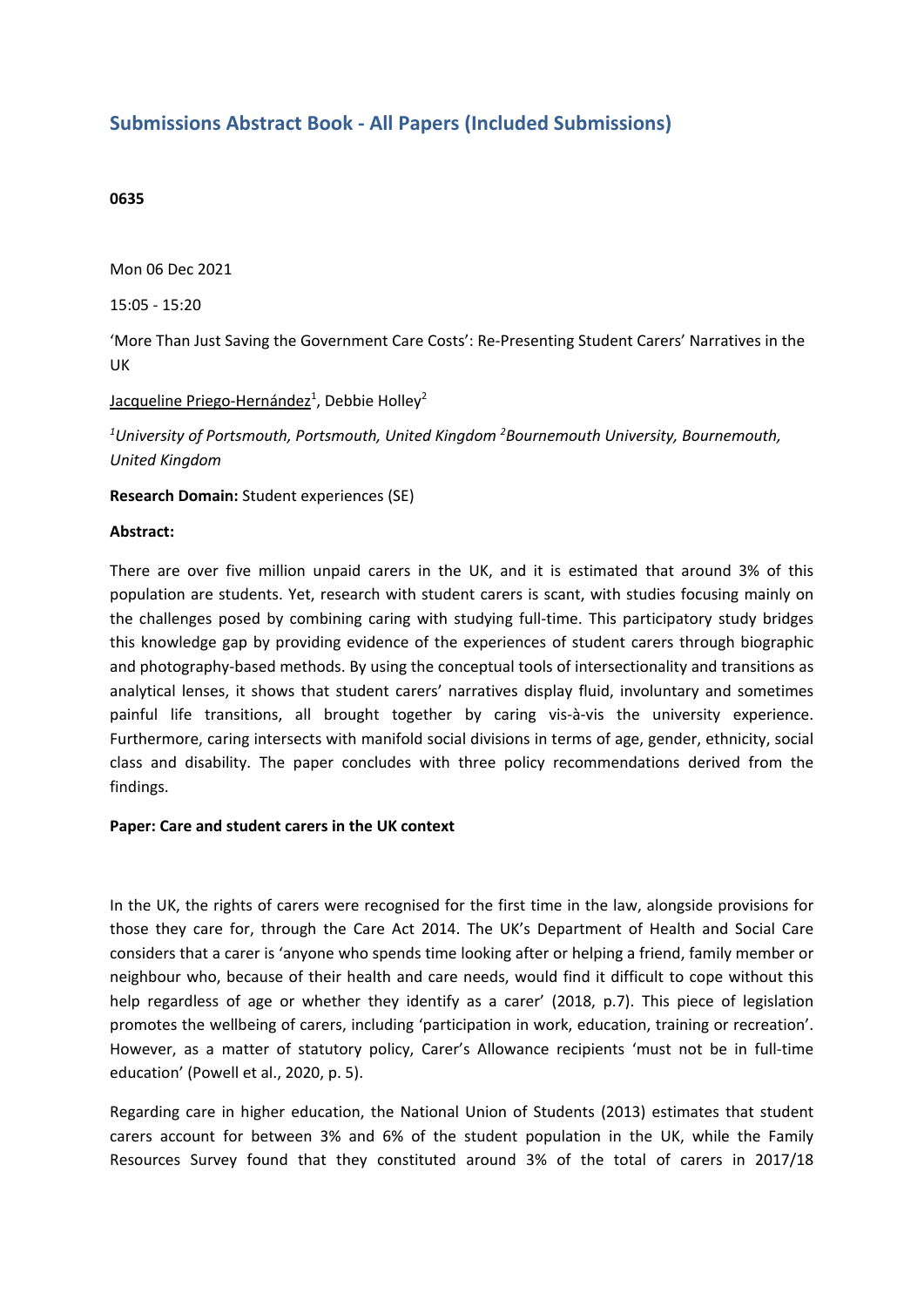(Department for Work and Pensions, 2019). Despite these estimates, research involving participants in their dual role as students and carers is scant, with the few pieces of academic research that involve student carers mainly focusing on the negative impact of caring on their studies. This, coupled with the aforementioned policy context, means that care continues to have <sup>a</sup> minor role of care in the widening participation policy agenda, which was noted by Alsop et al. more than <sup>a</sup> decade ago (2008, p. 623).

# **Theoretical underpinnings**

# *Intersectionality*

This research uses intersectionality (Collins & Bilge, 2016) as an analytical lens to acknowledge the interlocking layers of disadvantage and oppression that shape human experiences, in this case the experience of caring while simultaneously studying full-time at university.

# *Transitions*

The conceptual tool of transitions (Gale & Parker, 2014) is used here as non-linear, flexible and fluid series of movements through life, with opportunities for meaning-making, identity-positioning and the generation of coherent (if fragmented) narratives in seeking life pathways in continuous renegotiation.

# **Research methods**

This project is <sup>a</sup> participatory study, drawing on Paulo Freire's (1974/2007) work on education for critical consciousness, whereby the full engagement of research participants and work *with* them is pursued. Institutional ethical approval was obtained and, recognising the 'hard to reach' nature of the student carer population, <sup>a</sup> purposive sampling strategy sought to maximise heterogeneity in terms of gender, young/mature, cross-faculty, beneficiaries and non-beneficiaries of an institutional bursary. Seven students from <sup>a</sup> large university in Southwest England were included in the wider study; all gave their informed consent to take part in the study. Here we focus on two of these participants, using their narratives as case studies to maximise contrast in terms of intersectionality and transitions.

Data collection followed <sup>a</sup> threefold procedure:

- a) *Photodiaries over <sup>a</sup> month*.
- b) *Photo-elicited biographical narrative interviews*.
- c) *Participatory workshop*.

Drawing on biographic methods (Holley & Oliver, 2011), we adopt <sup>a</sup> narrative reconstruction approach that takes interviews and photographic accounts as <sup>a</sup> coherent unit of analysis, aiming to show how narratives are produced in context (Squire et al., 2014).

# **Discussion of findings**

Student carers' narratives display fluid, involuntary and sometimes painful life transitions, all brought together by caring vis-à-vis the university experience. Caring intersects with manifold social divisions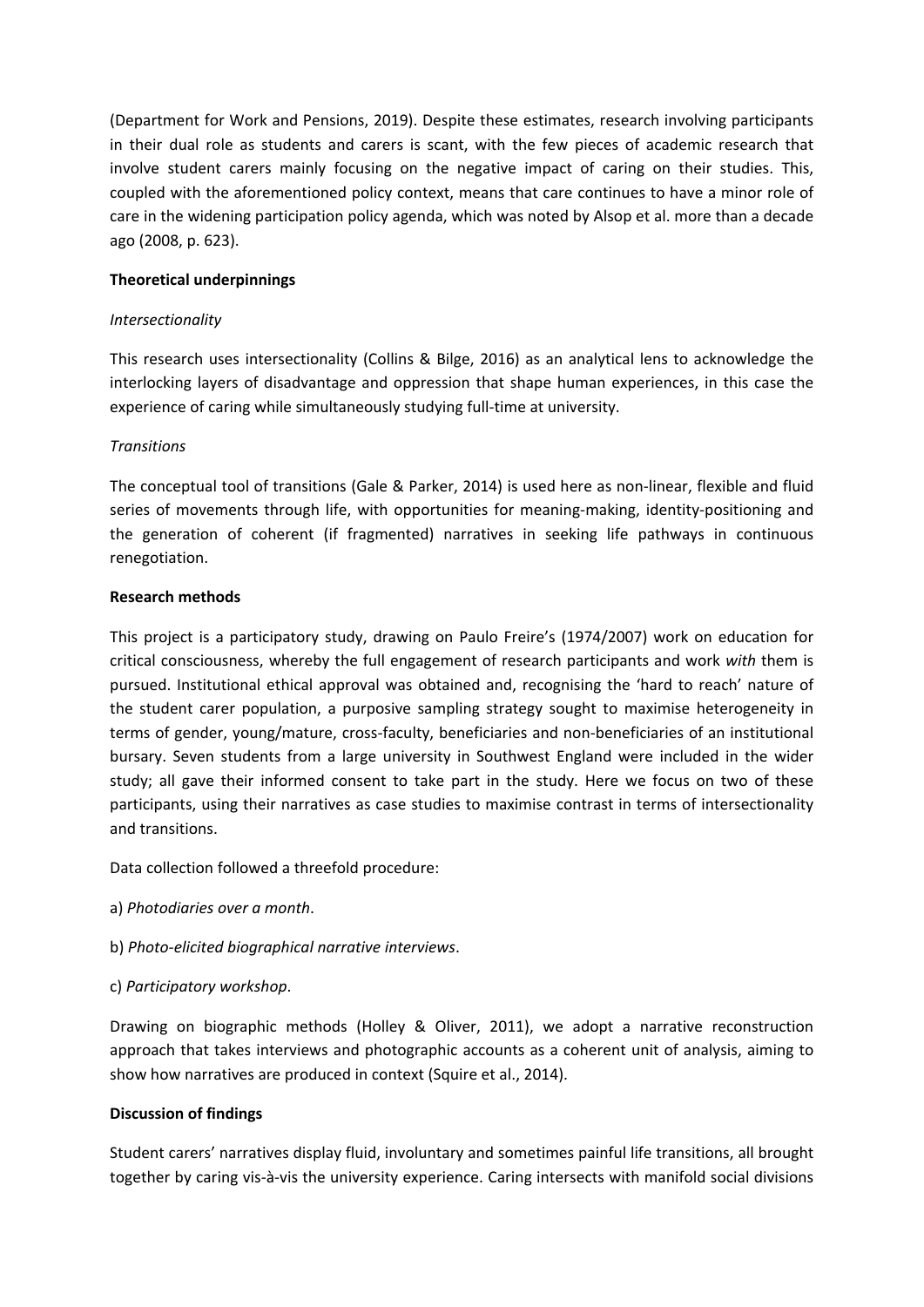in terms of age, gender, ethnicity, social class and disability. The fluid transitions between education and care show simultaneity, with liminal spaces filled by ambiguity about the present and uncertainty about the future, both of which depend on the relationship and needs of those student carers care for. Mirroring research into caring, these narratives demonstrate that entering into care is non-linear (McGarry, 2008, p.83, cited in Milne & Larkin, 2015, p.8; Hamilton & Cass, 2017). This study contributes student carers narratives as they evince their increasingly transitioning in and out of caring responsibilities, from home-based to distance caring, from resigned responsibility to undesired duties, with the different demands of caring and university studies evolving in parallel.

Three policy recommendations have emerged from this research. First, due to the multi-layered and fluid nature of caring, the intersection between different social divisions and the dual responsibilities of simultaneously being <sup>a</sup> student and <sup>a</sup> carer should be acknowledged. Second, it is necessary but not sufficient to offer the opportunity of self-identification at the point of application for <sup>a</sup> university place. Third, tailored support for student carers is needed as <sup>a</sup> matter of policy, not only driven by individual university contributions and criteria.

Note: This paper is derived verbatim, with minor adjustments, from Priego-Hernández, J., & Holley, D. (2021). 'More than just saving the government care costs': re-presenting student carers' narratives in the United Kingdom. In N. Harrison & G. Atherton (Eds.), *Marginalised Communities in Higher Education: Disadvantage, Mobility and Indigeneity* (pp. 48-63). Routledge.

**References:** Alsop, R., S. Gonzalez‐Arnal and M. Kilkey (2008) The widening participation agenda: the marginal place of care, *Gender and Education* 20: 623-637.

Collins, P. and S. Bilge (2016) *Intersectionality*. Cambridge: Polity.

Department for Work and Pensions (2019) *Family resources survey: financial year 2017/18 – carers data tables.* London: Department of Work and Pensions.

Department of Health and Social Care (2018) *Carers action plan 2018-2020: supporting carers today.* London: Department of Health and Social Care.

Freire, P. (1974/2007) *Education for critical consciousness*. London: Continuum.

Gale, T. and S. Parker (2014) Navigating change: <sup>a</sup> typology of student transition in higher education, *Studies in Higher Education* 39(5): 734-753.

Hamilton, M. and B. Cass (2017) Capturing the centrality of age and life-course stage in the provision of unpaid care, *Journal of Sociology* 53(1): 79-93.

Holley, D. and M. Oliver (2011) Negotiating the digital divide, in R. Land and S. Bayne (eds.) *Digital difference: educational futures rethinking theory and practice* (pp. 101-113). Rotterdam: Sense Publishers.